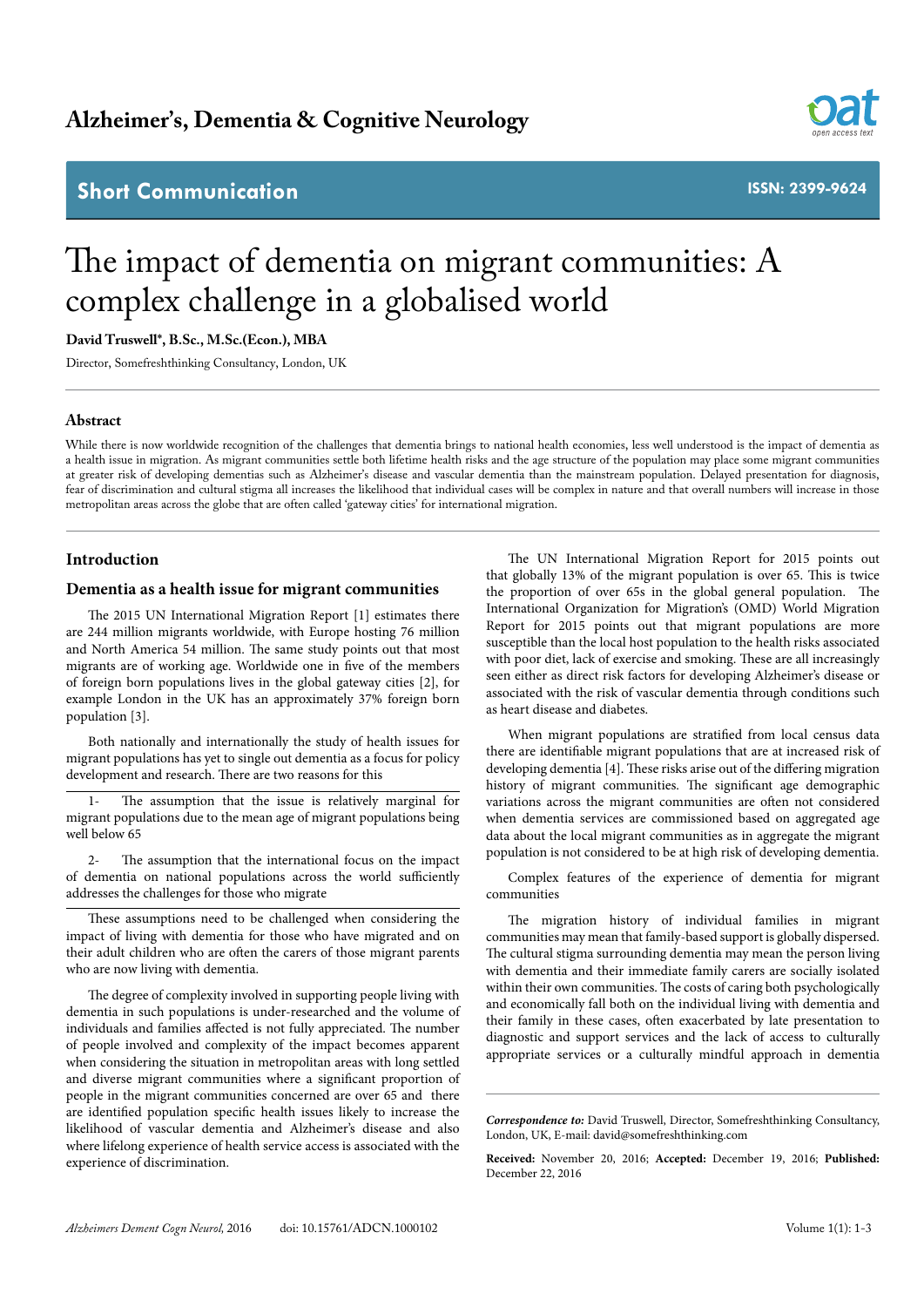care practice. This pattern is characteristic through the entire period of living with dementia from the initial approach to diagnosis to endof-life care. Gaskin et al. [5] have done some work on illustrating the additional costs for African- Americans as a minority community in the USA. They estimate that family carers and people living with dementia bore about 60% of the \$71.6billion cost of care for that population in 2012. African-Americans are two to three times more likely to develop Alzheimer's disease than the non-Hispanic white US community. In the USA this minority population accounts for 20% of all the people living with Alzheimer's disease

Neither the complexity of the issues nor the scope of the impact on migrant communities is considered by healthcare decision makers in the strategic planning and investment decisions for local dementia services. This complexity has not yet been explored in research. Healthcare decision makers often assume that the overall demographically younger migrant populations are not experiencing the impact of dementia at significant scale and fail to consider the age structure distinctions between the settled and newer migrant communities thus underestimating the total numbers of people involved. For metropolitan areas worldwide this will become a rising demand characterised by late presentation of complex cases of elders from minority communities in crisis as their physical health or family support networks collapse.

Some of the more recent projections of the increase in incidence of dementia seem to indicate that the rate of increase in the developed world may be slowing [6], although some have argued that this is not sufficiently demonstrated yet in current evidence [7] It is also argued that the highest rate of increase in dementia in the next 35 years will occur in primarily in developing countries [8]. There are calls for an increase in the funding available for research into dementia, international improvements in health policy regarding the support for people living with dementia and their family and carers and an increasing focus on human rights for and by those living with dementia. However these developments largely bypass those from migrant communities living with dementia as their dementia health issues are left at the margins of health policy, although there have been some signs in the UK of increasing awareness of the lack of dementia research focus on migrant communities [9]

A conceptual framework for understanding the experience of dementia within a dynamic and interconnected world of population migration, cultural shifts and personal histories that recognises the additional challenges for those from migrant communities living with dementia needs to be developed. This would acknowledge the additional complexities faced by migrant communities in living with dementia apart from the complexity of other physical co-morbidities and the cultural stigma holds dementia for many communities. The framework needs to be international in scope recognising the thematic commonalities globally that recur across migrating communities and that will emerge as communities move from being new arrivals to be being part of a settled diverse local population. These thematic commonalties include the fear of the experience of being discriminated against in health services as a migrant as well as anticipating receiving a lack of understanding of cultural values and expectations by the host country's service personnel. Another thematic commonality would be the fear of the loss of key existential personal qualities central to individual migrant's personal history and social struggle e.g. independence, willpower and resilience.

These elements of the migrant experience of dementia have a commonality across all migrant communities in relation to the host country's health and social care system. The complexity of this experience is not addressed by simply focusing on information and support needs in the context of cultural stigma regarding dementia. For example in the UK the African-Caribbean population is at a higher risk of vascular dementia that the indigenous White UK population. While there is cultural stigma regarding dementia with the African-Caribbean community the longstanding concerns in this community about discrimination in mental health services [10] must play a role in delaying access to diagnosis. Individual life histories of African-Caribbean people living with dementia that underpin personal narratives of independence and persistence against adversity in the experience of migration can also create barriers to asking for help with managing dementia from UK health services [11].

# **Beyond cultural competence in dementia**

Jutlla [12] illustrates the complexity of the migrant experience for a UK Sikh community in setting out the argument for a more sophisticated understanding of cultural competency training in dementia and the application of person centred care in working with migrant communities. Further work must be done to determine how this complexity can be addressed at scale across the dementia pathway with strategic healthcare investment involving multiple migrant communities and including providing support to developing the resources of the migrant community itself to understand dementia and support carers.

For example recent work using a model called 'Reminiscence Tea House' by the Chinese National Healthy Living Centre in London in the UK seeks to change traditional views in Chinese communities across London about those living with dementia and has even involved inventing a new Chinese language word for dementia. The Chinese migrant community is internationally a very old settled migrant community in many countries but the settled older population is often invisible to institutional health policy makers. This initiative has focused on Chinese people raising awareness about dementia in their own communities, training for Chinese family carers and Chinese language based advocacy for people living with dementia [13].

Consideration also must be given to the generationally evolving experience as the first generation migrants' children may have limited working knowledge of their parents' generations lived experience, or even their language. Training professionals in cultural competent care must go hand in hand with engaging with communities and building resilience in family carers and communities

Contemporary large scale movements of population in a world in which people characteristically have longer life spans and the concentration of this global population migration through gateway cities, indicates there is significant risk of these very complex cases of dementia emerging at scale at least in these gateway cities over the next 30 years. The current status of pharmacological research offers little assurance of a large scale pharmacological intervention creating a reduction of the impact of the major dementia, Alzheimer's disease.

#### **Conclusions**

While there is increasing international recognition of the healthcare provisions and economic challenges faced by the major dementias, Alzheimer's disease and vascular dementia this is largely thought of as a problem of national population's rather than migrant communities. The scale of international migration and historical pattern of migration will lead to an increase in demand for dementia services from migrant